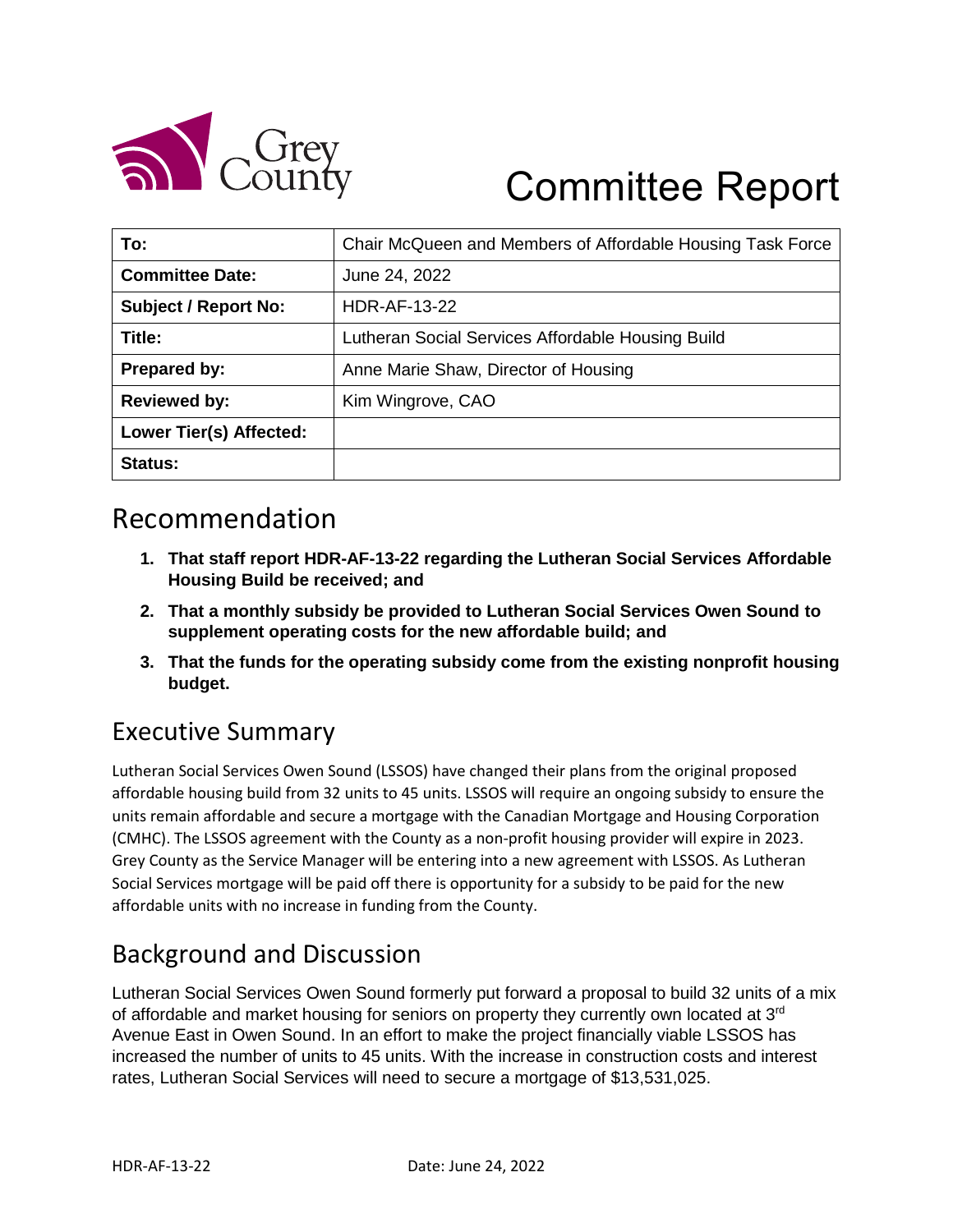### Project Description

There are currently two smaller houses on a plot of land that will be demolished, and a five-story apartment building built. The land will be an in-kind contribution from Lutheran Social Services Owen Sound. LSSOS is proposing 20 affordable units and 25 attainable/market units. There will be a mix of one- and two-bedroom units. The affordable rents will be \$656 for a one bedroom and \$740 for a two bedroom. Market unit prices have been set at \$1400 for a one bedroom and \$1800 for a two bedroom.

### Project Cost

Lutheran Social Services worked with Grant Diemert Architectural Services to determine a cost estimate for the build. The total cost for the 45-unit apartment building is estimated to be \$18,319,000 or \$400,000 a unit including land, construction and soft costs.

| <b>Budget Item</b>              | Cost                                 |
|---------------------------------|--------------------------------------|
| Land                            | 600,000 (included in total, donated) |
| Hard costs (Construction costs) | 16,300,000                           |
| Soft Costs (Development costs)  | 660,000                              |
| Financing                       | 250,000                              |
| HST (net rebate)                | 509,000                              |
| Total                           | 18,319,000                           |

| <b>Sources of Funding</b>  | Amount    |
|----------------------------|-----------|
| <b>Grey County Grant</b>   | 3,000,000 |
| Land value                 | 600,000   |
| <b>Owner Cash equity</b>   | 300,000   |
| Development Charges Waived | 430,000   |
| Co-Investment Funds        | 457,975   |
| Total                      | 4,787,975 |

### **Mortgage required \$13,531,025**

Lutheran Social Services is working with Canadian Mortgage and Housing Corporation through the National Housing Strategy Co Investment Fund for a mortgage. Based on a stress test from CMHC LSSOS requires an additional estimated \$8,000 in revenue each month to obtain mortgage approval. This amount is an estimate based on construction costs to date.